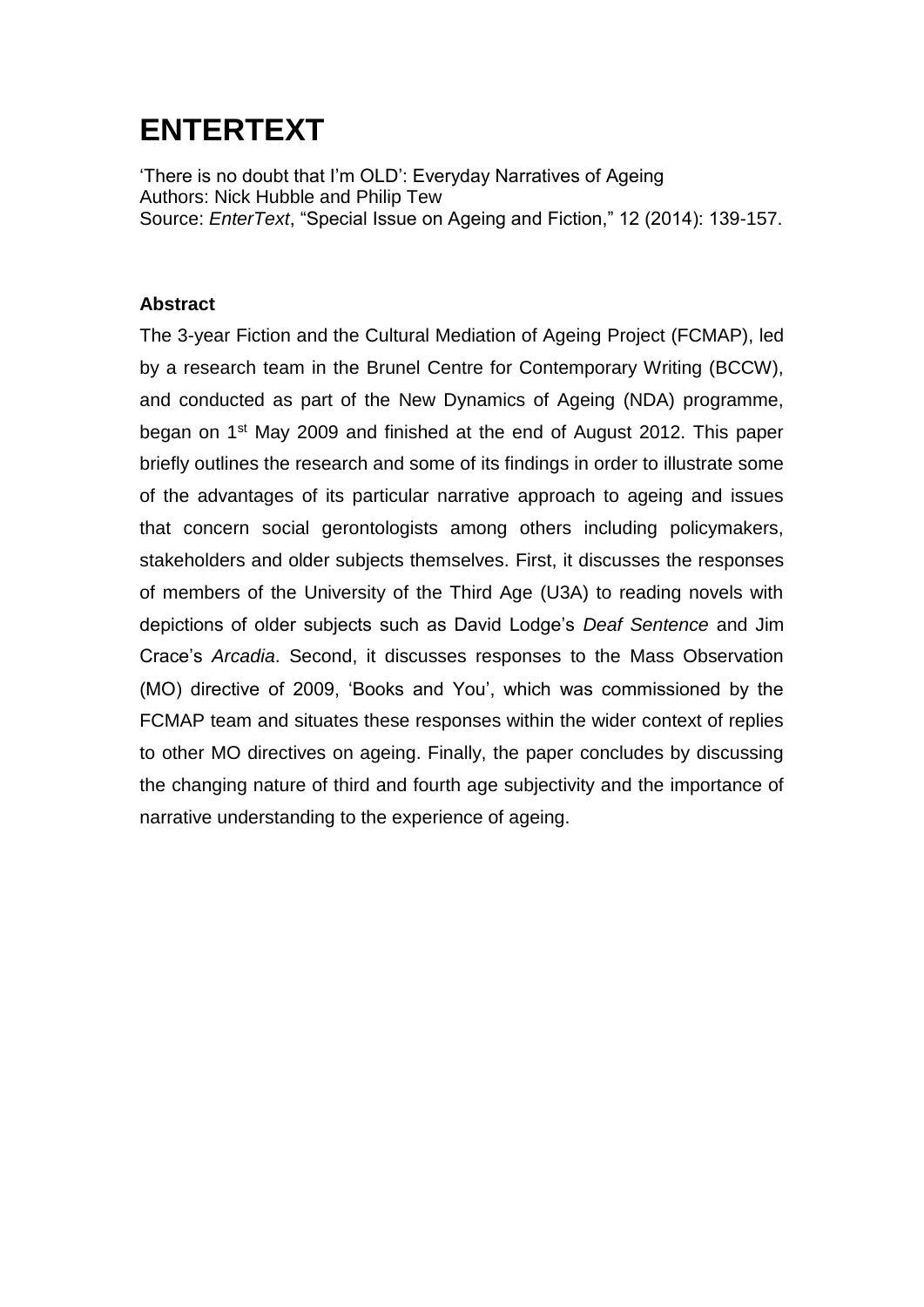## 'There is no doubt that I'm OLD': Everyday Narratives of Ageing

Philip Tew and Nick Hubble

The 3-year Fiction and the Cultural Mediation of Ageing Project (FCMAP), led by a research team in the Brunel Centre for Contemporary Writing (BCCW), and conducted as part of the New Dynamics of Ageing (NDA) programme, began on 1<sup>st</sup> May 2009 and finished at the end of August 2012.<sup>1</sup> This paper briefly outlines the research and some of its findings in order to illustrate some of the advantages of its particular narrative approach to ageing and issues that concern social gerontologists among others including policymakers, stakeholders and older subjects themselves.

The initial FCMAP research questions were concerned with investigating (a) the relationship between cultural representations of, and social attitudes to, ageing and (b) the potential of elective reading and critical reflection on selected narratives by older subjects for engendering new ways of thinking about ageing. In meeting this second objective, it was necessary to develop an approach which limited the influence of the research team on the participants as much as possible in order to foster autonomous thinking processes on the part of the respondents. Therefore, since the FCMAP team had reservations concerning direct interviews with volunteers, at least in the first phase of the project, as these would not only incorporate and represent an unequal set of relationships, their vocabulary and emphases might well convey a set of desired coordinates or implicit preferences. Instead, following Holstein and Winkler's advice 'to worry less about large-scale generalisations and more about getting the story right'<sup>2</sup> FCMAP assembled an innovative methodological bricolage of the personal narratives, critical reflections on group encounters and responses to fiction and other media by our volunteer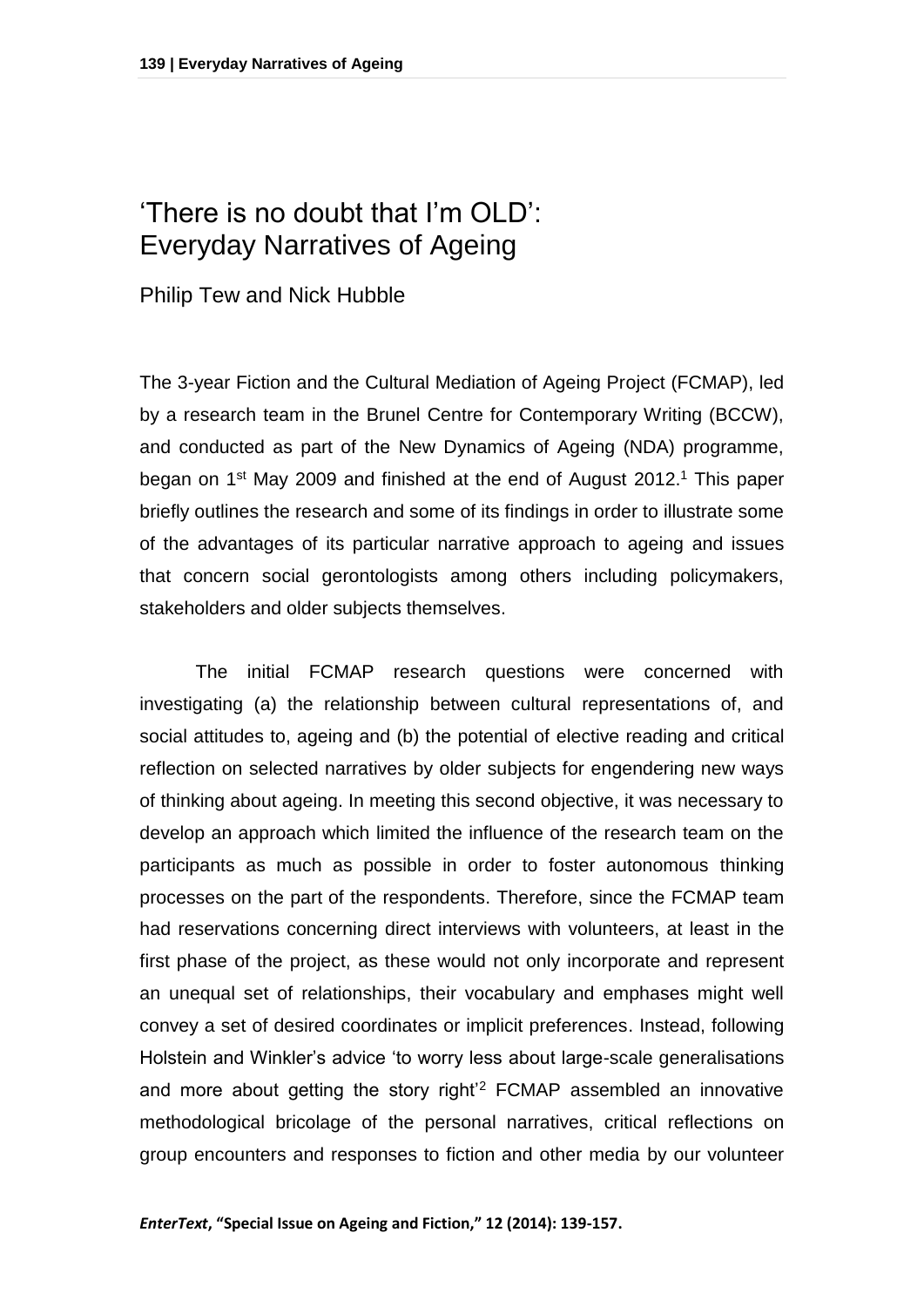participants in order to reveal experiences of, and opinions concerning ageing, that normally remain hidden to public view.

In particular, FCMAP drew on the tradition of Mass Observation (MO), the social research organisation dedicated to compiling an 'anthropology of ourselves' which was founded in 1937 by Tom Harrisson, Humphrey Jennings and Charles Madge and ran in its first phase until 1949. <sup>3</sup> Their projects included a study of the industrial working class in Bolton ('Worktown') and the establishment of a National Panel of volunteers, who answered monthly questionnaires about various aspects of their everyday lives and were, from the outbreak of the War, asked to keep day-to-day personal diaries; the most famous of these was that of Nella Last, memorably portrayed by Victoria Wood in the 2006 TV drama *Housewife 49*. <sup>4</sup> MO was unique in terms of its participative research techniques, capacity to simultaneously reveal and interrogate narratives of everyday life, modes of data collection and pioneering analysis of public opinion.<sup>5</sup> In 1939 they wrote:

Opinion is made in two ways. It is made by each single person looking at the facts, as far as they are available, and then framing his own judgment on them. It is also made by the reaction of each single person to the opinions of other people.<sup>6</sup>

Their analysis involved sifting and accounting for the influence of imposed cultural views upon personal perspectives thereby allowing them to reveal private opinion at odds with publicly-accepted norms as, for example, in their prediction of the 1945 Labour election victory eighteen months in advance.<sup>7</sup> Diaries of course have the potential to unlock something of such private views, even more essential in a 'politically correct' age where people may be wary of offering candid public utterances. FCMAP set up two major studies to give voice directly to older subjects by using MO diary-keeping techniques: one involving the present-day MO and the other ninety volunteers from the older age ranges organised into reading and discussion groups.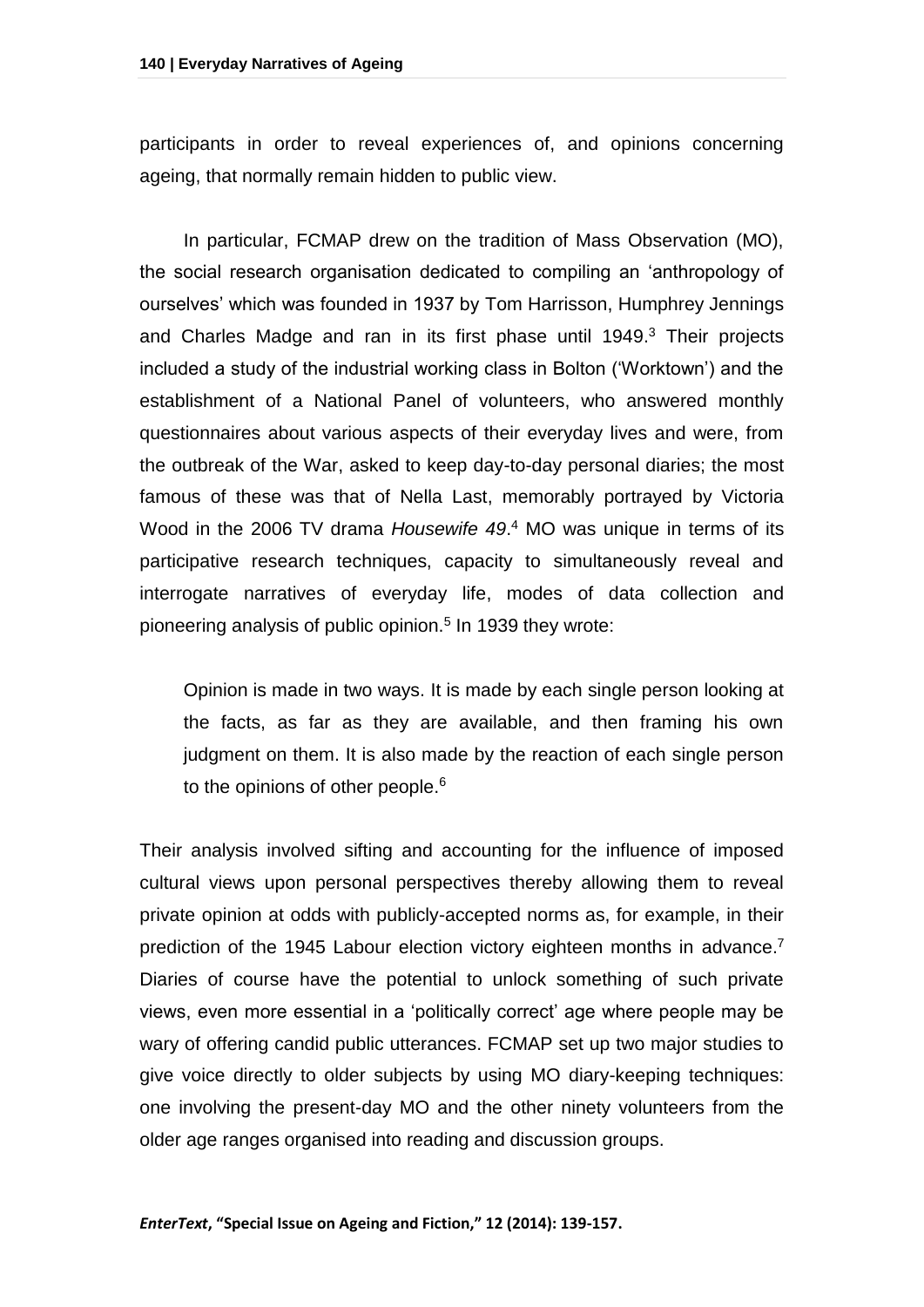The current MO project was started in 1981 and is therefore one of the longest-running longitudinal life-writing projects anywhere in the world. Three times a year, MO participants receive a seasonal "directive," which is a set of open questions that invite them to write freely and discursively about their views and experiences. For this particular study, a directive, 'Books and You', was issued in Winter 2009 concerning, amongst other things, participants' responses to representations of their own age-group in political and media discourse. The directive was issued to approximately 600 people and 193 written responses were returned. In conjunction with earlier directives concerning ageing in Winter 1992 and Autumn 2006, it was possible to collate longitudinal case studies and qualitative data regarding how ageing is understood in society, how this differs between generations and how social expectations regarding ageing relate to self-understanding.

For the second strand of the study, eight reading groups were set up involving 80 volunteers, aged from their early 60s to their 90s, in the following district associations of the University of the Third Age (U3A): Banstead, Camden Town, Highgate/North London 1, Highgate/North London 2, Kingston, South East London, Tower Hamlets and Waterloo. Over the period of a year (2009-10), all groups read nine nominated novels published from 1944 to the present, a period that corresponded largely with the adult life experiences of the participants, and the groups met once a month to discuss each book and the various ageing-related issues arising. The novels were (in order of reading) David Lodge's *Deaf Sentence* (2008), Jim Crace's *Arcadia* (1992), Caryl Phillips's *A Distant Shore* (2003), Hanif Kureishi's *The Body*  (2002), Trezza Azzopardi's *Remember Me* (2004), Angela Carter's *Wise Children* (1991), Barbara Pym's *Quartet in Autumn* (1977), Norah Hoult's *There Were No Windows* (1944) and Fay Weldon's *Chalcot Crescent* (2009). Groups were allowed to substitute one book from this list with another from a 'B' list. These novels were chosen to provide a range of contrasting vantage points on later life, and also for the thought-provoking ways in which their presentation might engage and mobilize the readers' attitudes and assumptions. Respondents encountered a series of often contrasting and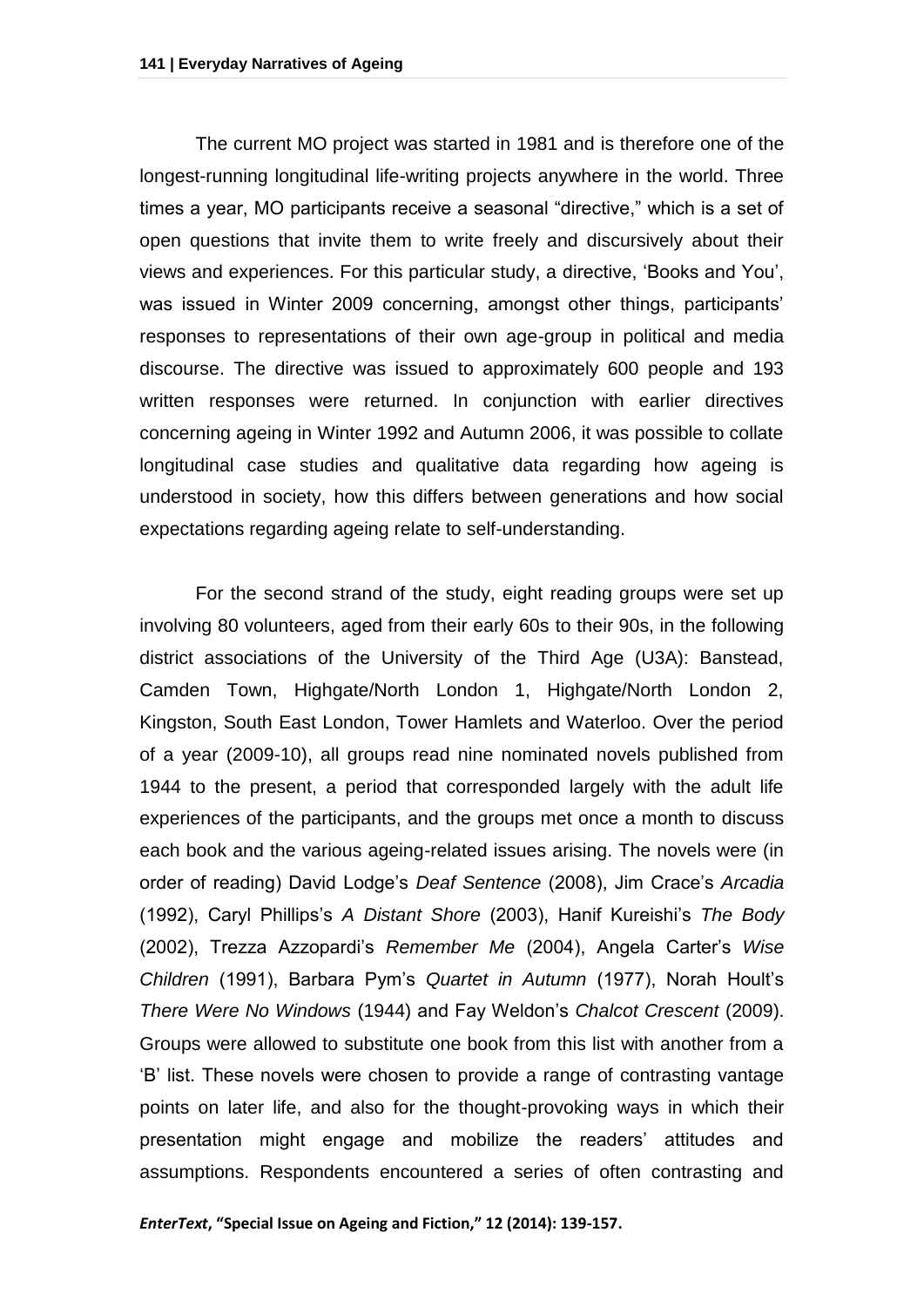complex fictional narratives that were focused on the experience of ageing that offered a truly multiple range of perspectives, but they still incorporated many existing social values.<sup>8</sup>

Clearly most non-academic people leading what they regard as their 'ordinary' lives do not obtain their view of older subjects through matters such as demographics, statistics, academic research, or even in most cases any lived experience of the elderly. They are used to producing opinions and the process of narrative exchange, that is the summation of ideas through anecdotes and short personal stories or commentary. One reading group member [WCM 008] ruminates that 'Certainly the perception of ageing has changed remarkably in the time [last fifty to sixty years] – 70 is the new 50, though not perhaps to those under 30.' Another participant in the same group [WMC 0011] reflected a change in that:

The present young and middle aged seem to share interests inside as well as outside the home to a greater extent and definite roles are now rarely restricted to one sex. Also as jobs are unlikely to be for life and career changes common and accepted, the perception of age related ideas and behaviour might become more flexible for both men and women of that generation.

Nevertheless, as the same participant reflects, the first book encountered by all groups, David Lodge's *Deaf Sentence*, the story of a sixtysomething retired academic and his eighty-something father, conveys much of the negativity of longevity, 'He notes personal and domestic neglect, isolation, and general shrinking of interest in the outside world and apprehension and dislike of change.' And society would appear to still associate growing old primarily with such aspects as isolation and frailty. However, many respondents clearly believed that this kind of attitudinal tendency might in part predetermine such outcomes or the general conformity to these images. As one reading group participant reflected: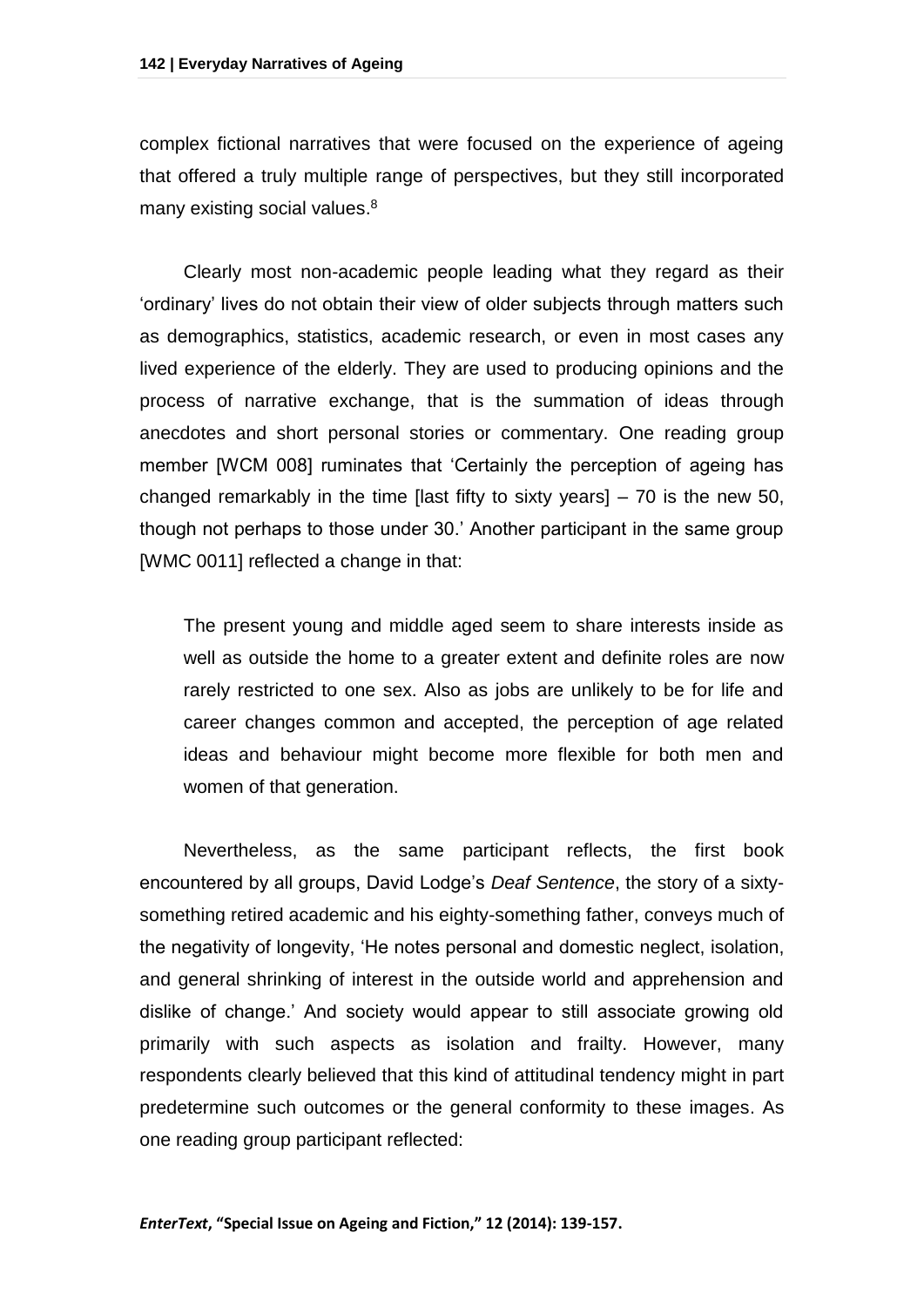Elderly people usually have less energy and ambition than younger people so tend to socialise less and care less if society leaves them alone. (I suspect that sometimes people, esp. Men, who don't want to socialize – and these tend to be retired – are happy to live in such a mess that visiting their home is an embarrassing experience and a stressful one, for others).

This response was fairly characteristic of those reacting to *Deaf Sentence*, where the division between the third-age son and the fourth-age father offered a ready-made template to members of the U3A reading groups in discussing societal concerns with respect to age, which meant although they might otherwise reject these as stereotypical, instead they ascribed them to the older figure with whom they did not personally identify. Our critical interest therefore became focused not just on why the problematizing, prejudicial social viewpoint continued to predominate seemingly amongst what might be regarded as the defining characteristics used to position elderly subjects and to construct or negotiate their subjectivity and agency in negative terms, but also on why these attitudes remain even among themselves while talking about other individuals or other age groups. Consider the example of isolation that features in many of the selected texts, a condition which respondent HIL007 regards as an urban phenomenon: 'I think the elderly who live in towns are far lonelier and more nervous of the young than those who live in the tight knit community of a village.' Interestingly despite the social trope and narrative of isolation reflected in these texts, the overwhelming evidence from participants in their reflections suggests that with regard to mutual group and self-perceptions, they felt neither isolated nor infirm in any fundamentally debilitating and self-defining fashion (which is not to say that they didn't have a variety of health problems, but that these were conditions with which they considered they demonstrably lived with in a successful fashion, thus overcoming any limitations). The experience and commentary of our respondents demonstrates that many regard themselves as being capable of being as sociable, physically and/or intellectually active and robust as the rest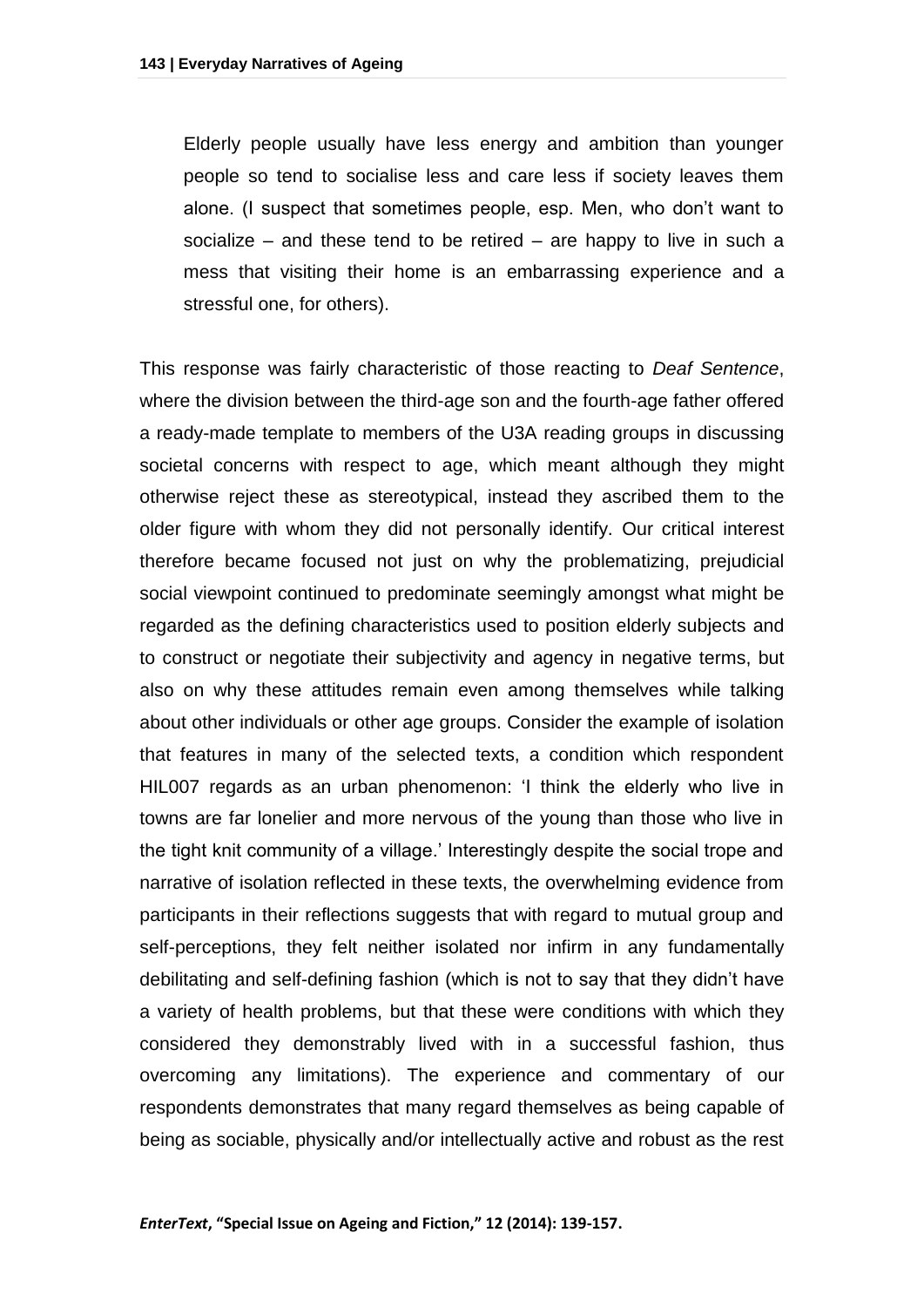of the populatio. For them such alien stereotypes would seem to fundamentally misrepresent the realities of their lives.

However it remains a fact that both isolation and frailty can be conditions of some of the older population, and in a curious fashion such conditions seem then almost metonymically to evoke a presupposition of the overriding images of older subjects that informs the social, aesthetic and ideological narratives of our culture. The process of arriving at such apparent norms is intriguing. People never simply live out old age in cultural isolation. They live it through culturally and historically specific frameworks that are mostly a synthesis of public and private understandings exchanged as narratives about others, which both draw upon and sustain cultural representations of ageing and the older subject as an archetype that are difficult to dislodge. HIL007 draws upon the example of the ageing and retired journalists that meet toward the end of Jim Crace's *Arcadia* and which include its narrator, the biographer of Victor, the central, even more aged, protagonist: 'The episodes with the buffers were quite interesting – they had been sidelined because of their age.' Hence at a certain level it is not so much ageing that is necessarily problematic, but perceptions thereof and the inscription of such attitudes in judgments and behaviour, even among older subjects whose lives seem to them to defy such accounts. Very succinctly one reading group member [OUL 003] commented 'The social expectations of ageing are sometimes more damaging than actual ageing.' Responses to older people appear coded and are implicit in a range of social narratives and hence they continue to permeate responses by both the older subject and their account of the view of others, but not to be personally relevant to such active people. To most respondents ageing seems something outside and not relevant to themselves and their immediate circle; however, as exemplified below, through a series of external narrative frames or inflections the established prejudices still seem to impact upon these respondents despite their resistance, partly because of their acts of projection onto older subjects.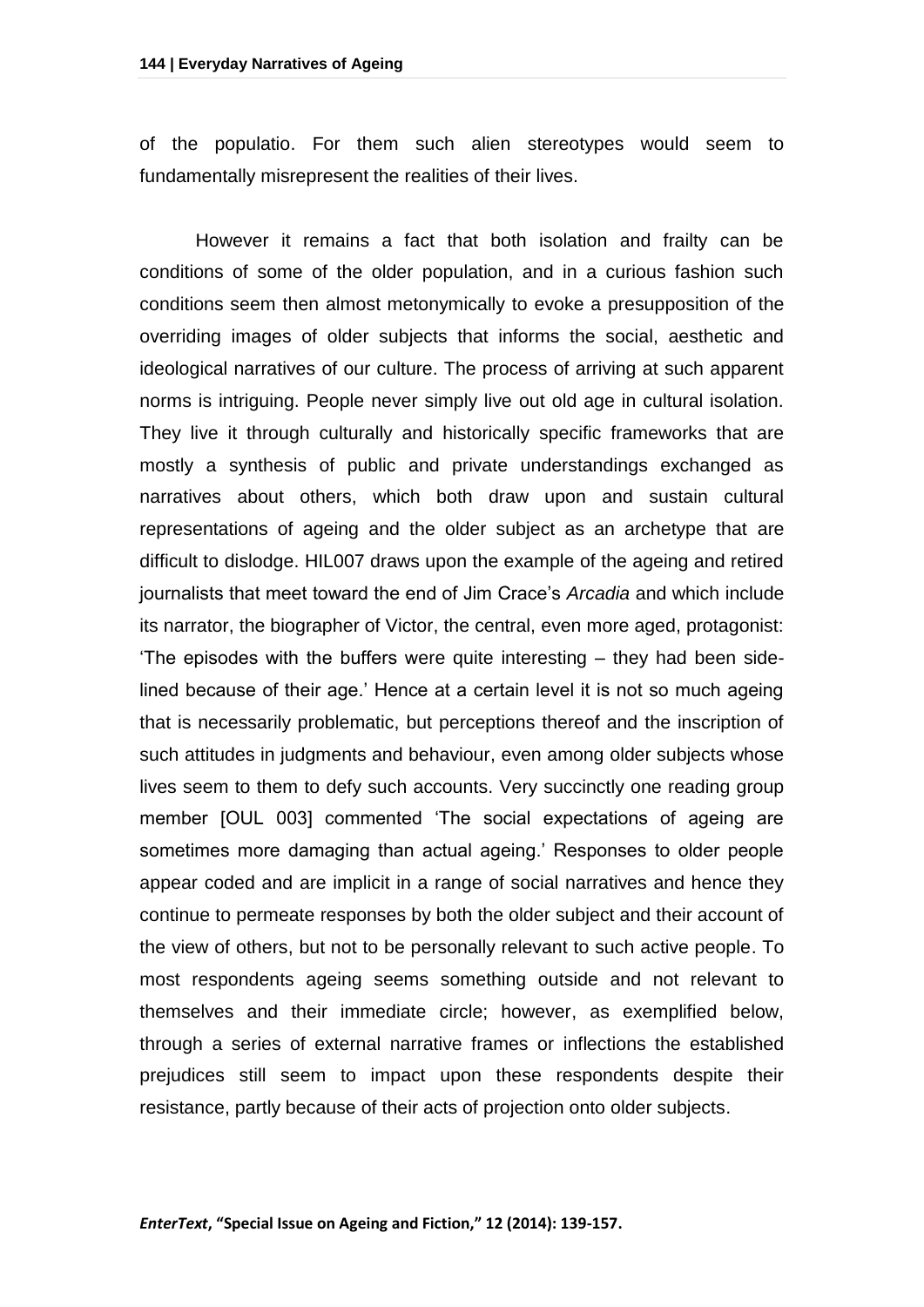One example of the complex of narrative concepts involved can be illustrated using reader group responses reflecting on both Crace's narrative and their own experiences and views, in terms of ageing and isolation (the latter a central motif of the text). Assessing this set of relations has implications for anyone assessing how generally held views on a context such as ageing and older subjects might be seen to be potentially grounded on a more fluid basis than is suggested by such archetypes. The novel revolves around the later life and reminiscences offered for a biography of the eightyyear-old plutocrat, Victor, who appears largely divorced from the world. Respondent WMC004 comments 'He has a hibernating temperament, behind his shield of wealth and advancing deafness he does not like to deal with people.' SEL002 had reservations about any empathy or understanding, stating 'I did not respond as an old person to any of Victor's age-related problems. This man was old, sure enough, but so cushioned by his millions and minions that it did not matter.' Another member of the same group, SEL004, reflected on the way in which the group discussion had concluded the novel was 'certainly not about old age, except tangentially, before nonetheless commenting that 'I marked references to old age – there are some twenty – and some of them did resonate with me. Many of them are comparisons of Victor and myself which tend to make me feel complacent: Victor is much wealthier than I am but his life seems much more arid and friendless than mine.' Respondent CBL003 summarizes the character's position thus: 'Victor is basically a lonely, solitary old man who doesn't really understand human relationships.' As CBL003 says of another respondent, 'CBL006 considered the book boring and had no relevance to *normal* older people' [emphasis added]. Another participant in this group, CBL004, adds:

There is a sense of people in their 60s being old and past it  $-$  "grey and powerful as pigeons" Was this the public perception in 1992 when the book was written? Certainly it is not so now when 60 is the new 50 and the government expects us to work to 70 before we get our state retirement pension.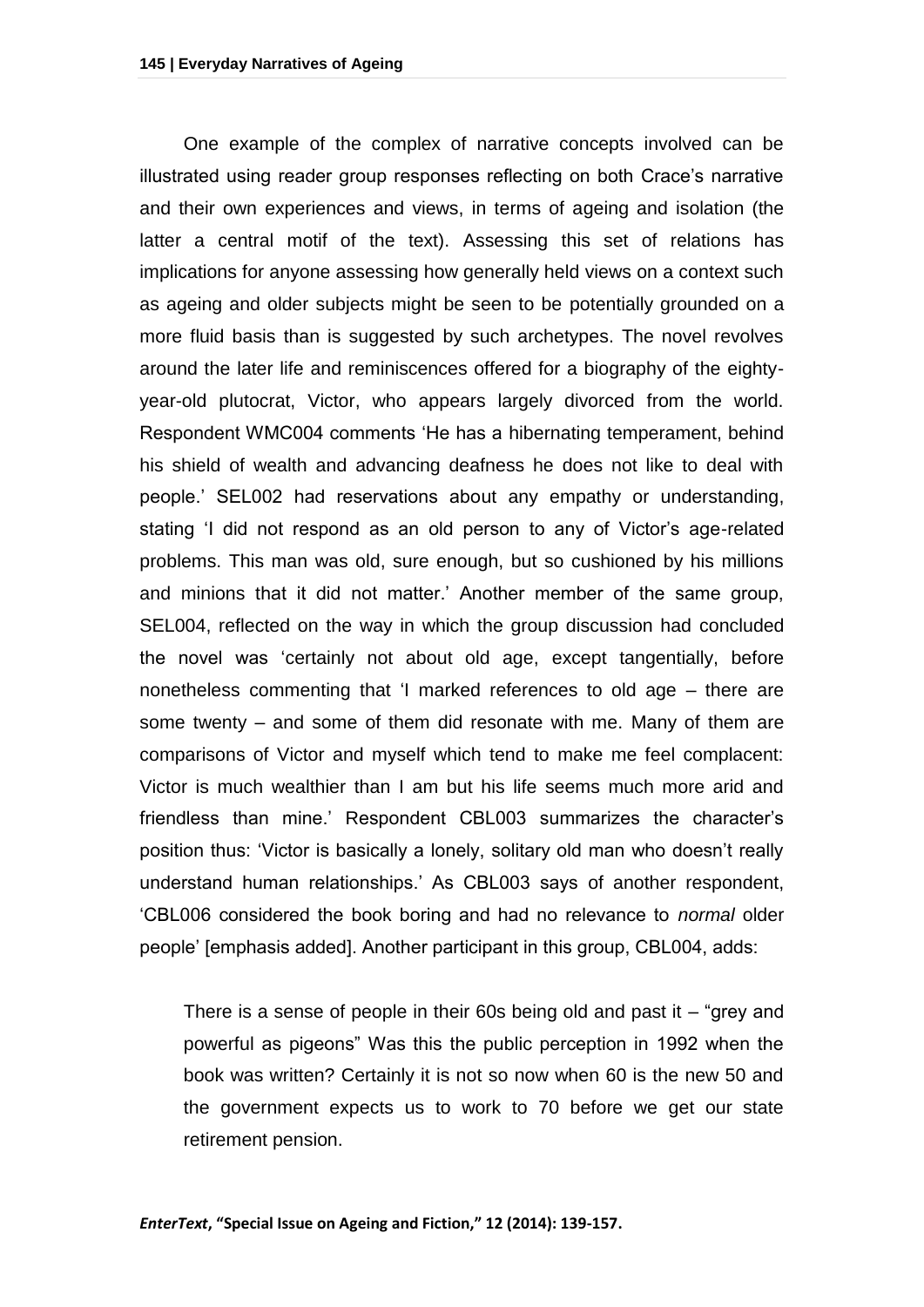OUL005 stresses certain attitudinal elements rather than regarding ageing as a fixed negative condition: 'Reading Crace has made me think old age isn't a problem, it's old people.' For OUL003 the novel is prejudiced since it foregrounds 'the physical disabilities of the older characters [which] pepper the text . . .' which OUL003 proceeds to enumerate at length, adding as regards the group discussion of the text: 'It was noted that Victor could not recall the faces of his mother or aunt. He more or less invented his own story. We are all prone to selective memory and build our own narratives.' OUL0010 says of a younger middle-aged employee whose view of Victor draws upon a general view of the latter's age: 'A suggestion that Rook's view of Victor is somewhat like David Lodge's view of his father, with "old" used as image, "elderly" equated with "frail". Is the writer making a political statement?' OUL001's comments concerning of the group discussion stress that real experiences run counter to the negative coordinates of the lives of Crace's characters: 'There was some discussion about the opinion that older people can be creative and innovative. There are many examples of older writers having time to produce books and it was felt that women in particular are freed by age to be creative and productive.' OUL002 says of these discussions 'It is interesting that the pains of ageing preoccupy us far less than the positives [ . . . ].' Few of the respondents identified with Victor's isolation directly as an experience that defined their own lives. NOL006 remarked of its attitudes 'The author himself was in his early forties i.e. middle-aged at the time! Maybe attitudes have changed since and the views it portrays are somewhat dated?'

So how might one summarize the respondents' views more generally in sociological terms? Well certainly all of these respondents cited intuit, imply or make evident that isolation is less common or typical a condition than such narratives as Crace's (and Lodge's) might suggest. A further implication is that when experiences such as social isolation do occur among the elderly, they may sometimes be a result of practices that emerge from certain takings of position as framed rhetorically in narrative terms. As Dan P. McAdams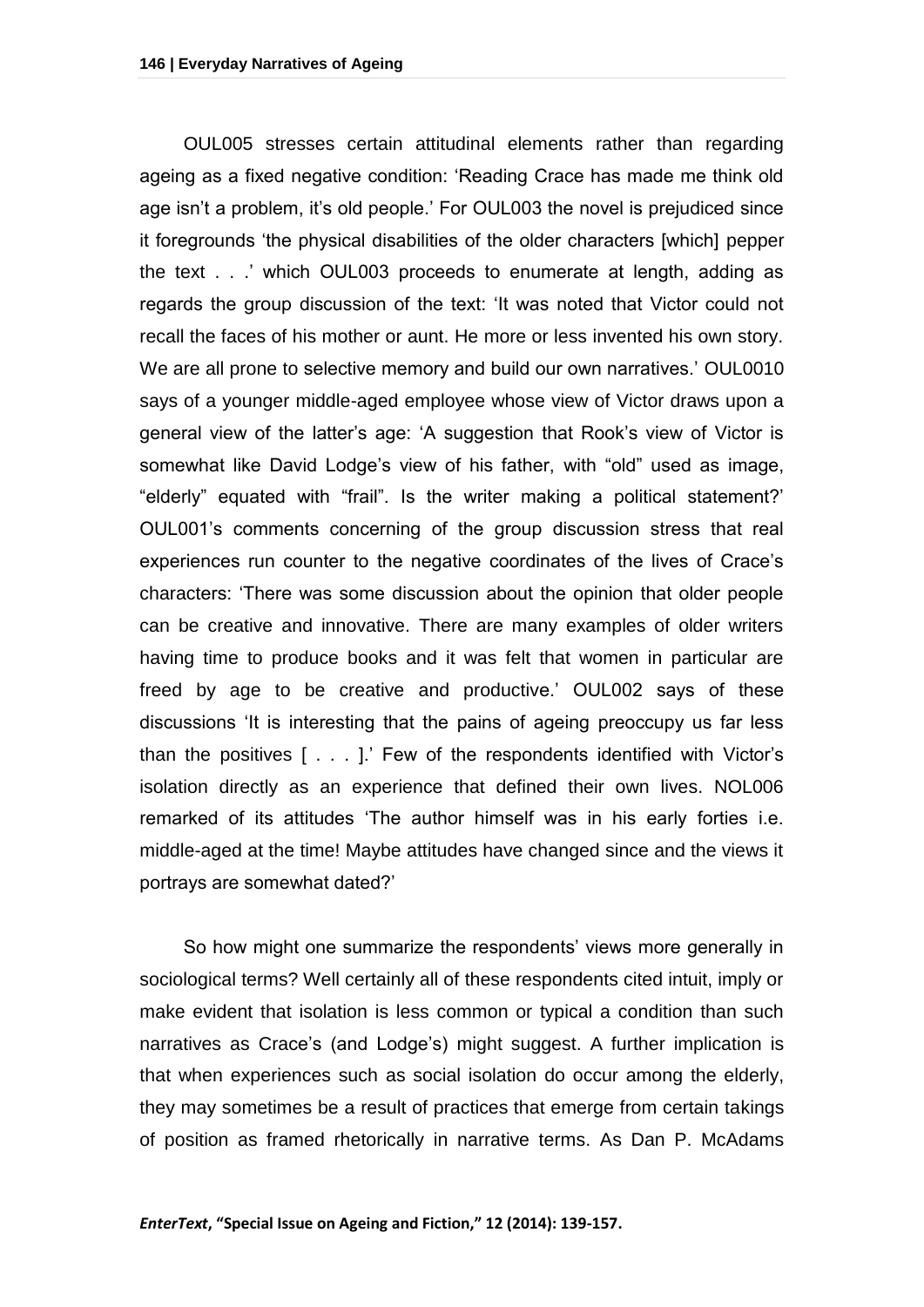stresses in *The Stories We Live By: Personal Myths and the Making of the Self* (1993):

In the modern world in which we all live, identity is a life story. A life story is a personal myth that an individual begins working on in late adolescence an d young adulthood in order to provide his or her life with unity or purpose and in order to articulate a meaningful niche in the psychosocial world.<sup>9</sup>

Importantly such narratives which certainly change over time—one simply has to think of feminism and its influence over the role of women and condition of their lives, for instance—actively shape both the self-image of those ageing and that of them held by both themselves to a degree and, more comprehensively, by younger generations. While people understand this on one level, they often consciously reject it, showing resistance to the implicit narrative of ageing and isolation, refusing the descriptions of such a life's frailties. For example, some readers rejected novels such as Jim Crace's *Arcadia*, which didn't offer a positive older character such as the central figure in Lodge's novel: 'I'm afraid I don't believe a word of it. Nothing seems real to me. Obviously not all novels are realistic and they can quite legitimately exist in imagined worlds' (SEL006). Despite this feeling echoed by several respondents, where a number of them found Crace's characterization to be limited, more a series of archetypes (WMC009 commenting 'I felt that characters lacked depth;' KSL003 seeing a 'lack of full characterisation;' although NOL009 says 'Victor's character a caricature but also rings true'), what is very suggestive about the process of reading, engagement and reflection undertaken is that virtually all of the respondents (including these sceptics) engaged with the narrative as a structure very much in terms of lives depicted that could and ought to be judged as if they were real. The social and personal contexts were interrelated and assessed both in terms of personality and wider society, combining individual and sociological dimensions. As KSL003 concluded 'Age itself is no longer respected in western societies as the fount of wisdom and experience. It was only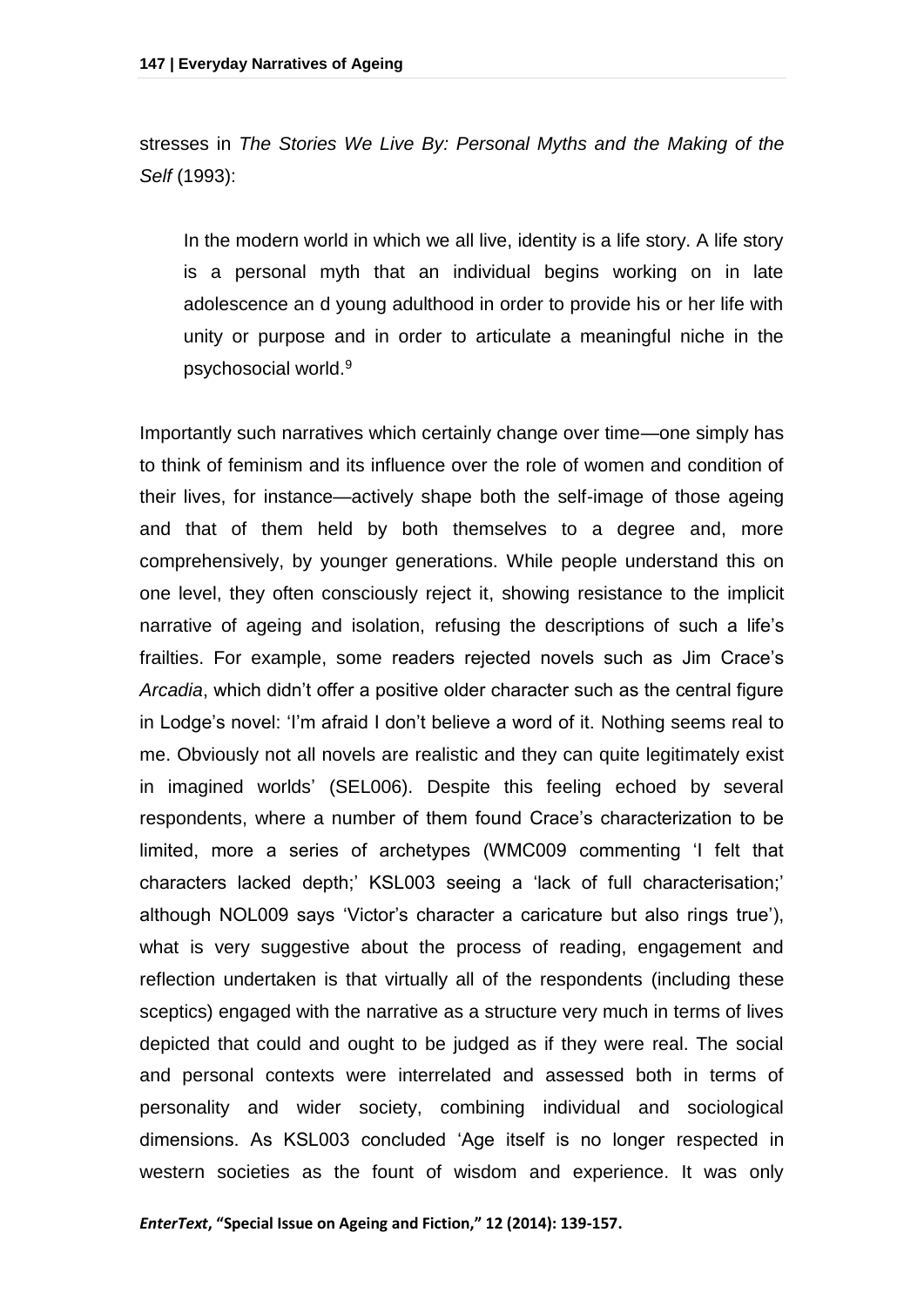presented as inefficiency and inadequacy, surplus to the requirements of modern society.' KSL007 responded to the Crace text with negativity about its view of ageing 'I was resentful about the stereotyping of the characters as it produced very negative feelings in the reader. There was no attempt to balance the stereotyping with positive qualities of ageing. Therefore in younger readers it was likely to reinforce prejudices about the old.' It was also clear that the social interaction undertaken in the reading groups mirrored a range of other such U3A activities experienced by many of the participants, who regarded these as important if not essential in remaining active and socially engaged.

The majority of the responses to the MO 'Books and You' directive contrasts interestingly with many of the attitudes of the U3A readers. The overwhelming majority of respondents were avid readers. Many have had some interaction with book groups or other literary activities although there are mixed attitudes to such activities. One can conclude that it is reading itself (and writing of course) which is important to a particular MO version of 'active ageing' and not necessarily the socially-interactive discussion of books. Discussion of how the respondents' own age group was represented produced a range of different understandings of representations. In terms of fiction, whether written or screen, there was agreement about a shortage of older characters in general, while certain stereotypes of passive dependency and an inability to manage were readily identified, as by this 80-year-old woman:

Not many characters are in their 80s! Those that are usually suffer from Alzheimers and are a great burden to their children! Eg. in the TV series 'Outnumbered' the grandfather is portrayed as beginning to 'fail' and they are considering putting him in a 'home'. The general attitude is that pensioners are inactive whereas up here in the Lake District pensioners are climbing mountains, entering fell races, Scottish dancing etc. There is a feeling among pensioners that the NHS 'gives up' on people over 70.10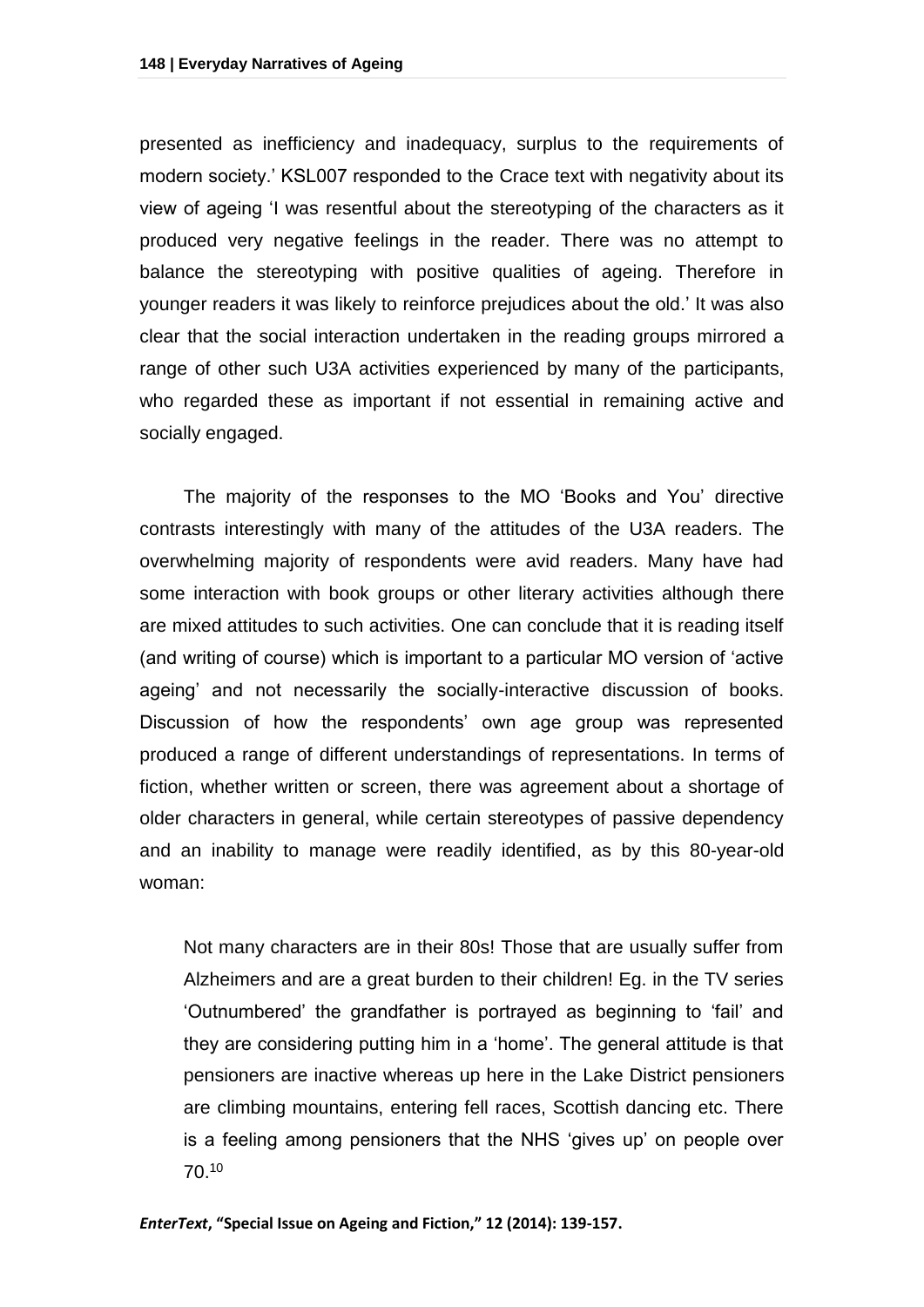While a number of people made this kind of comment, the following 70-yearold woman went on to explain how such stereotypes were beginning to affect her relationship with her family:

Discussion with family is interesting as our children are now starting to treat us as though we are not quite capable of looking after ourselves and a lot of my friends say the same. I know they are showing concern but they too have been brainwashed by the popular stereotypes.<sup>11</sup>

Compared to the U3A volunteers (obviously there is some overlap of membership but not significantly), MO respondents are apparently – and perhaps unsurprisingly – less prone to identify themselves as third age against an older, less-able fourth age. Although U3A co-founder Peter Laslett originally defined the fourth age as 'decay, decrepitude and death', this view would be unlikely to be accepted today. For example, for the Mass Observation Autumn 2006 directive on 'Age', an eighty-five year old woman wrote, 'There is no doubt that I'm OLD'.<sup>12</sup> For the 'Books and You' Directive, the same woman, now eighty-eight, wrote:

… capturing this age group of mine is elusive and because I sink from descriptions of our senility I don't naturally want to read about us. BUT …. I'm reading *The Children's Book* (A.S. Byatt) and came across a first reference to an old woman and what a depressing person she presents! 'The figure of an old woman – a very old woman – every detail of her fallen flesh remorselessly and lovingly recorded – flat, flaccid breasts, withered thighs, hanging bag of a belly' ... It's not stereotyping to say that old people are old, or young people are young! To try to avoid the description of an old person is to deny the truth: that we all grow old.

This viewpoint, that describing an old person as old is not stereotyping, is a fourth-age attitude and contrasts with the opinions from our London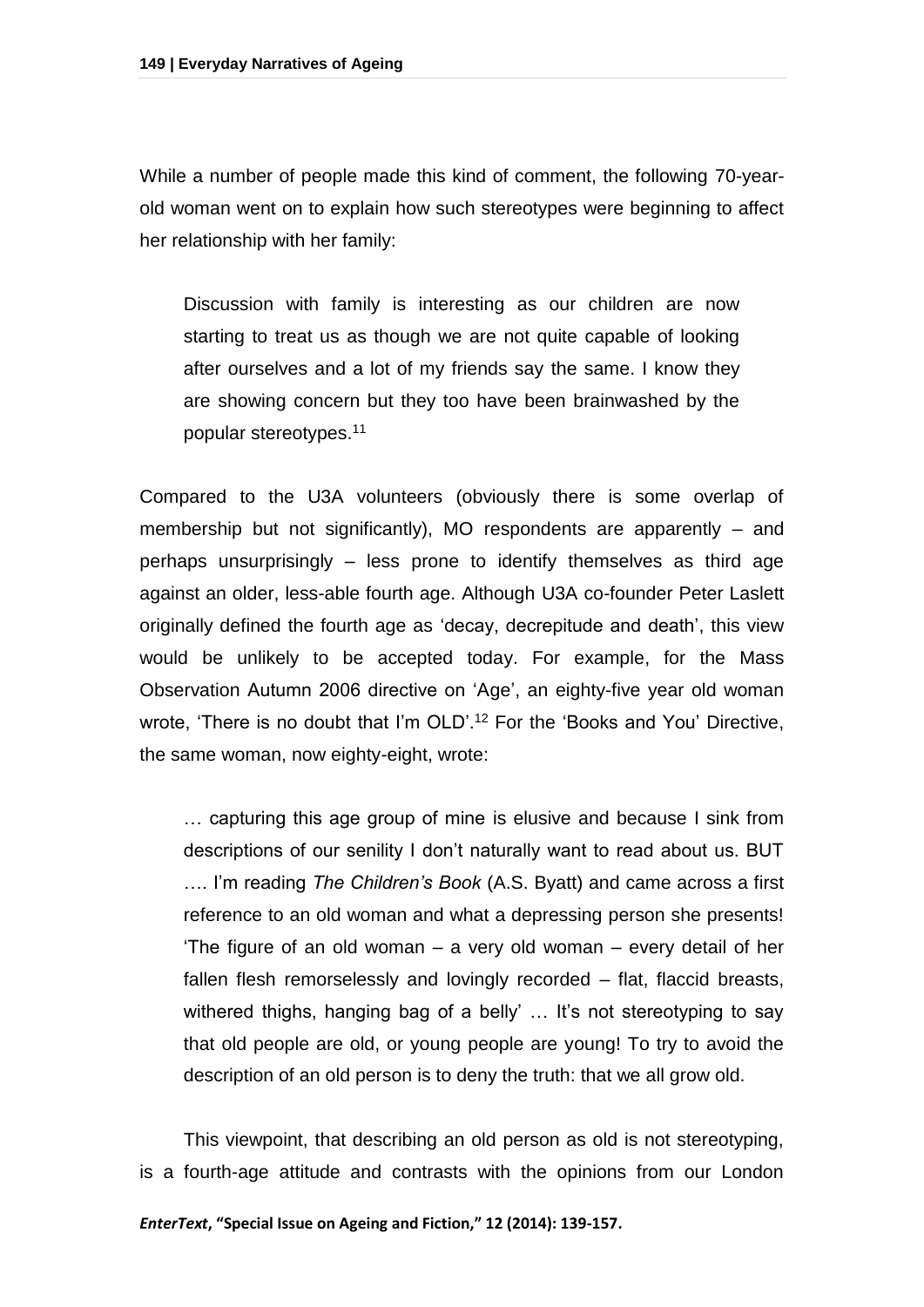reading groups where the third-age readers are still very much concerned with labelling precisely such descriptions of ageing as stereotypical or prejudicial. This is not so much a difference of outlook but a product of the MO emphasis on self-reflexive writing over time. Those who are used to writing narratives of their life at regular intervals over a long period of time have a different understanding of the relationship of their lives to the wider cultural narratives surrounding them. This awareness can be seen more clearly from detailed case studies of mass observers over time such as the following example of a woman who responded to both the Winter 1992 ('Growing Older') and Autumn 2006 directives on ageing as well as the Winter 2009 FCMAP-commissioned directive. Her 1992 response begins as follows:

As I write, I am two months short of my  $66<sup>th</sup>$  birthday and in May I must retire from my full-time job because of my age. This annoys me very much, especially as 1993 is supposed to be 'The European Year of the Elderly'. I enjoy working, feel capable of continuing in my job for at least another couple of years and dread the unstructured days which threaten to lie ahead.

Sometimes when I look at myself in the mirror I am frankly appalled at the sight I see with its flabby neck, grey hair and undeniably elderly expression: this in spite of people telling me I look younger than my age – and meaning it. I sometimes jokingly refer to myself as old, and must indeed seem so to my grandchildren; but I have decided to my own satisfaction that old age starts, undeniably, at 75. I think there is truth in the expression 'You're as old as you feel' and physically I barely feel old at all, with very few aches or pains and a capacity to work hard and to go on long walks. But some of my friends, even ones a few years younger, are much less active than I because of their various ailments, most commonly arthritis, or their creeping lethargy.<sup>13</sup>

This shows many similarities with the third age accounts gathered in the reading groups in that the writer defines her sense of self against the

*EnterText***, "Special Issue on Ageing and Fiction," 12 (2014): 139-157.**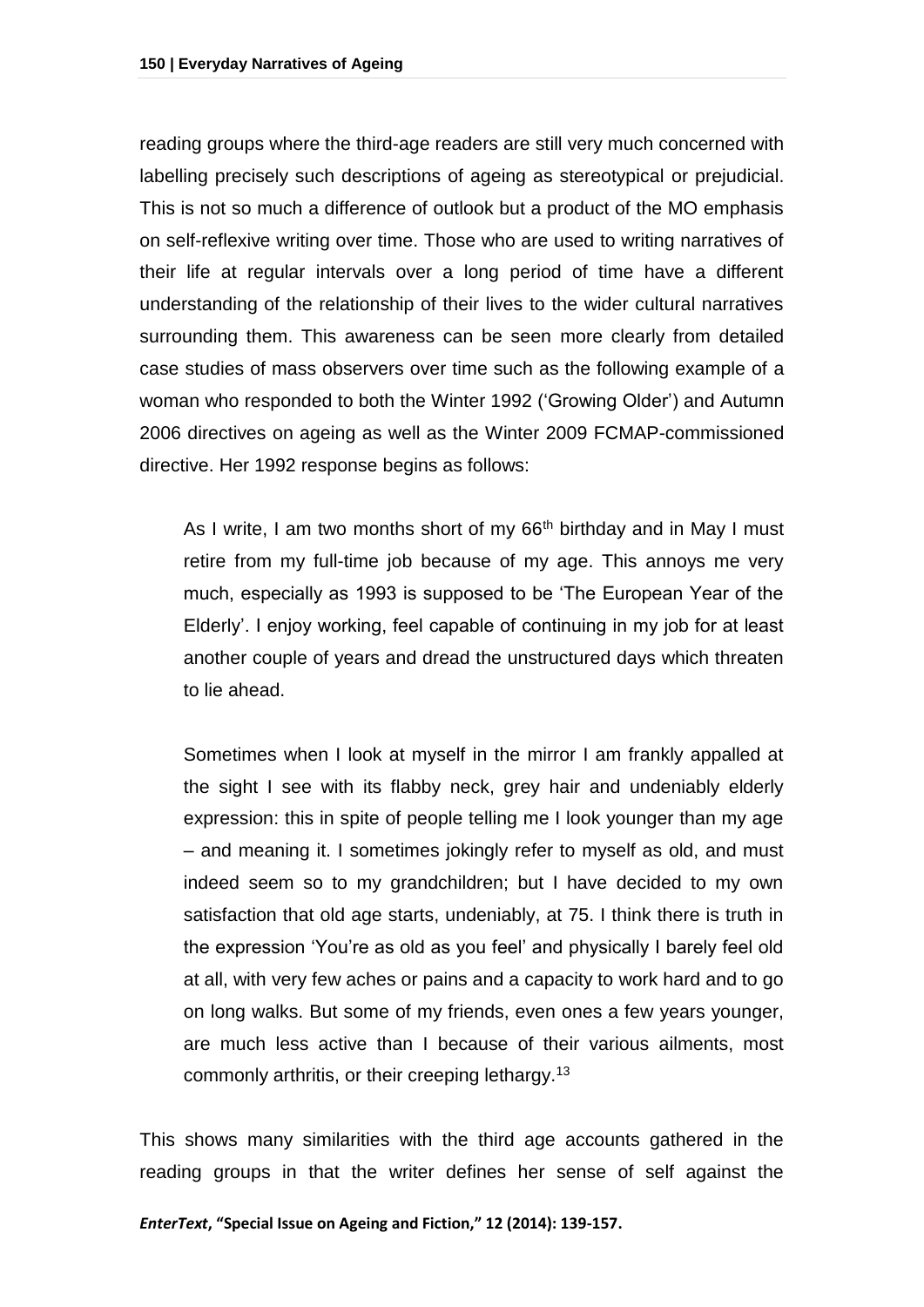condition of being 'old'. However, she does not simply reject 'old age' but projects it further forward into a time not yet reached, and not onto others. It is possible to conjecture that the experience of writing for MO over the years has taught her not to be premature about closing off the future but to leave a neutral openness for her writing of herself. In hindsight, this openness was a wise choice as can be seen from her response to a similar enquiry 14 years later in 2006:

As I shall be 80 years old in less than 3 months' time, that leaves no doubt about my position in the scale of age. I have very firm ideas about the categories and the need for people to be aware into which one they fit. For example, it incenses me when both men and women (but men more often) advertise themselves as "young 60", or even "young 70": it's a mixture of pathetic and ridiculous. I think middle age begins at 45, and old age these days at 70, because life expectation has increased to make a 90<sup>th</sup> birthday seem quite commonplace. It's a most extraordinary contrast with what I remember from my youth of old ladies who acted and dressed as though they really were ancient and decrepit things, to be treated with the greatest respect and rather terrifying to the young.

Not only does the writer now consider herself old but she has also backdated from 75 to 70 her concept of when old age begins; indicating an increased sense that the state of being old is not one of inevitable decline towards death but rather a substantial phase  $-20$  years in her estimation  $-$  of life that is there to be lived. Interestingly, her development of the brief neutral openness in her 1992 responses maps on to what becomes an increasingly gendered understanding. For example, in 1992 her opinion was that:

I am not very sure whether ageing affects men and women differently, but I tend to think it's not their sex but their circumstances and attitudes which determine the way in which or speed at which they age. In the past, though rather less so today, most of the world's leading public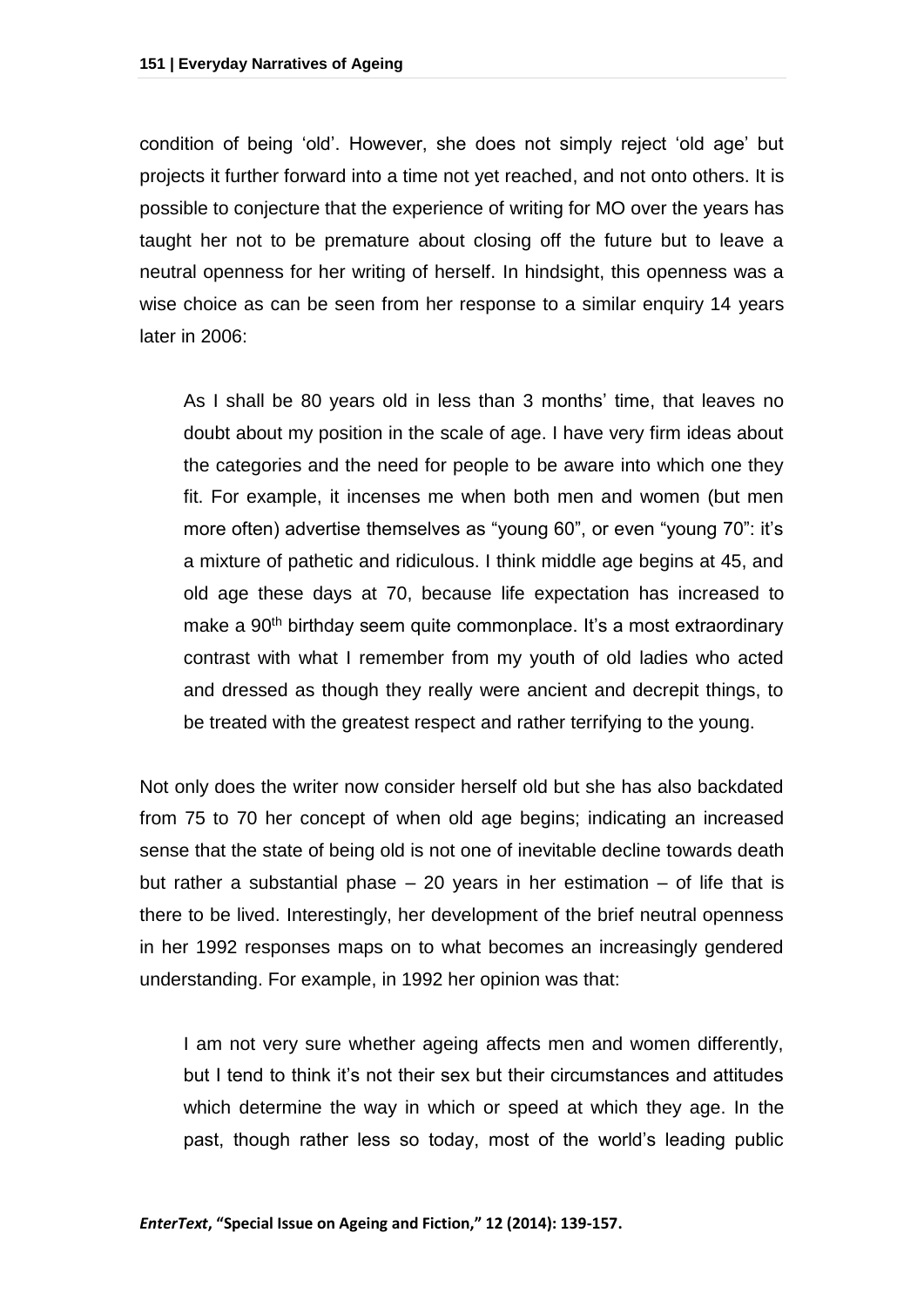figures have been old men, and of course one always used to be told (and to believe) that wisdom increased with age.

Whereas by 2006, she has changed her mind quite decidedly on this issue:

I think men and women tend to age differently, and men often become more entrenched in their thought patterns and habits, while women remain more flexible and open to new ideas.

Similarly to the way in which diaries and letters historically provided women with a safe narrative space for contesting a patriarchal culture, it can be seen how the semi-public but still anonymous condition of MO narratives allows the contestation of the dominant to emerge and become expanded so that it is not just a question of the opposition of women to men but of a more productive differentiation between a flexibility that she identifies herself with and a rigidity that she identifies herself against. Once this opposition has been identified, it operates as a key for decoding the relationship of personal narrative to wider cultural narrative that underpins this mass-observer's understanding of her ageing. For example, the following passage from 2006 seems to be a straightforward description of the disadvantages of ageing:

After the age of 75 I don't think there are any advantages at all in getting older, and plenty of losses which increase year by year. At 78 I found I was so stiff I couldn't get off my bicycle and had to give it away, which was a defining moment. It's not only aches and pains and stiffnesses, heart problems, deafness and so on; it's the awareness that in many ways old people are a bore. Our mindsets and thought patterns are so different and so increasingly incompatible with the young who are often too impatient to explain computers, ipods, mobile phones and all the possibilities of the internet. I'm typing this on my computer, but I long for my typewriter and some carbon paper! I don't want to buy my clothes, food and holidays online; I would rather visit shops and travel agents.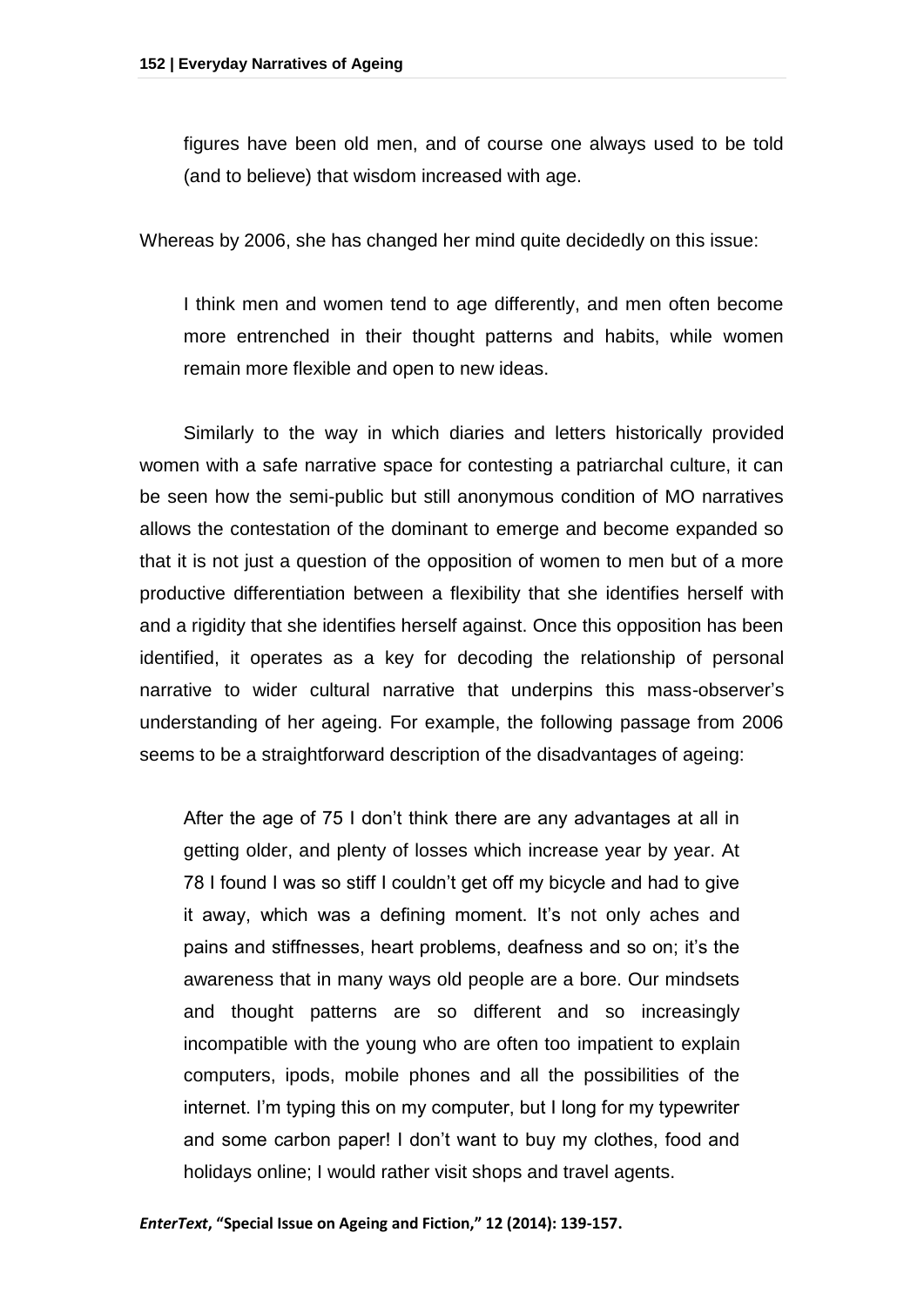However, it is possible to break down the paragraph into several different sub-sections so that it becomes apparent that only the first two sentences are actually describing the personal experience of physical changes related to ageing. The third sentence then relates these changes to the wider cultural narrative of the way that the old, identified precisely by physical impairment, are stereotypically considered to be 'boring'. One can see that while the mass observer has a very matter-offact attitude to the gradual physical changes she is experiencing, what really concerns her is the prospect of these changes signifying the negative values which she perceives as being attached to ageing in the dominant cultural narratives. This, in turn, leads to the final two sentences of the paragraph in which, while still expressing her own flexibility (she is careful to note that she is writing on her computer), she situates her own yearnings for a pre-computer age as a guilty confirmation of the dominant discourse that by being old she is somehow backward with respect to the contemporary zeitgeist. In effect, by trying to be objective about her position in the world, she allows the dominant narratives to exercise control over her own narrative of ageing in a manner that is strikingly visible. However, a few paragraphs further on in the same piece of writing, when reflecting more personally on the circumstances of her life, a very different picture emerges:

I think my situation now is ideal. It took shape 20 years ago when my daughter and her then partner wanted to buy a house but had a shortage of money. So they asked me to sell my flat and join with them, but in a self-contained basement. After 10 years they parted, so the house was sold and profits divided. My daughter found a house which she and I could afford, and 10 years later it is proving the perfect way for me to spend my last years. As long as I remain active and independent I am no liability, but actually an asset in terms of sharing the expenses that go with owning a house. If I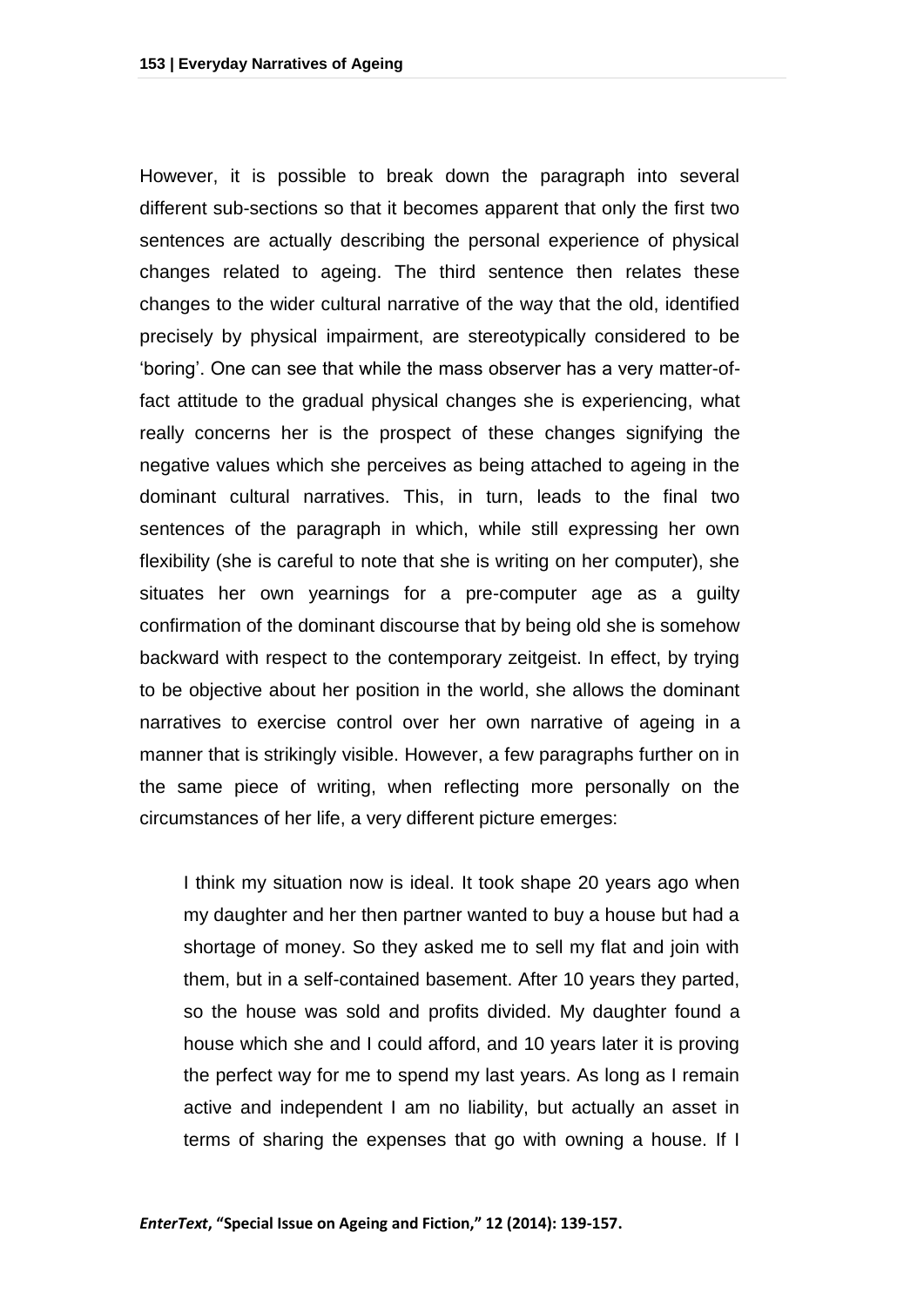become infirm, my two rooms are on one level and very convenient. And I'm never lonely, as so many old people are.

It can be seen that when not feeling obliged to relate her personal narrative to the wider cultural narrative, a more positive picture of old age emerges in which it can be seen as a stage of life rather than a period of decline. Furthermore, it should be noted that this picture emerges because the longitudinal narrative focus of MO allows its participants a space in which to contest dominant narratives. This becomes further apparent from the observer's response to the 2009 directive in which she rejects the invitation to generalise in favour of staying true to her narrative understanding of her own particular situation:

In all manner of ways the world seems to have changed with astonishing speed in the last 20 years, and that applies to books and their contents as much as anything else. I find it rather hard to understand the meaning behind the question 'Have representations of your own age group in books seemed true to you?' My age group is as diverse as any other; I don't suppose many old people read sociological books about our age group and there are not many characters aged over 80 in films or TV dramas. It seems to me that these days people over 60 are divided between those who try to pretend they are still young and can't face up to advancing age, and those of us who accept it, however reluctantly, and keep the core of their personality little changed. That's how I see it; I always refer to myself as a pensioner since that is what I am; nor am I one who is 'young at heart'. But I am not an old fogey, either.

Through continually narrating her own experience in negotiation with public narratives of ageing, this woman has discovered a way of positioning herself as old while resisting cultural stereotypes.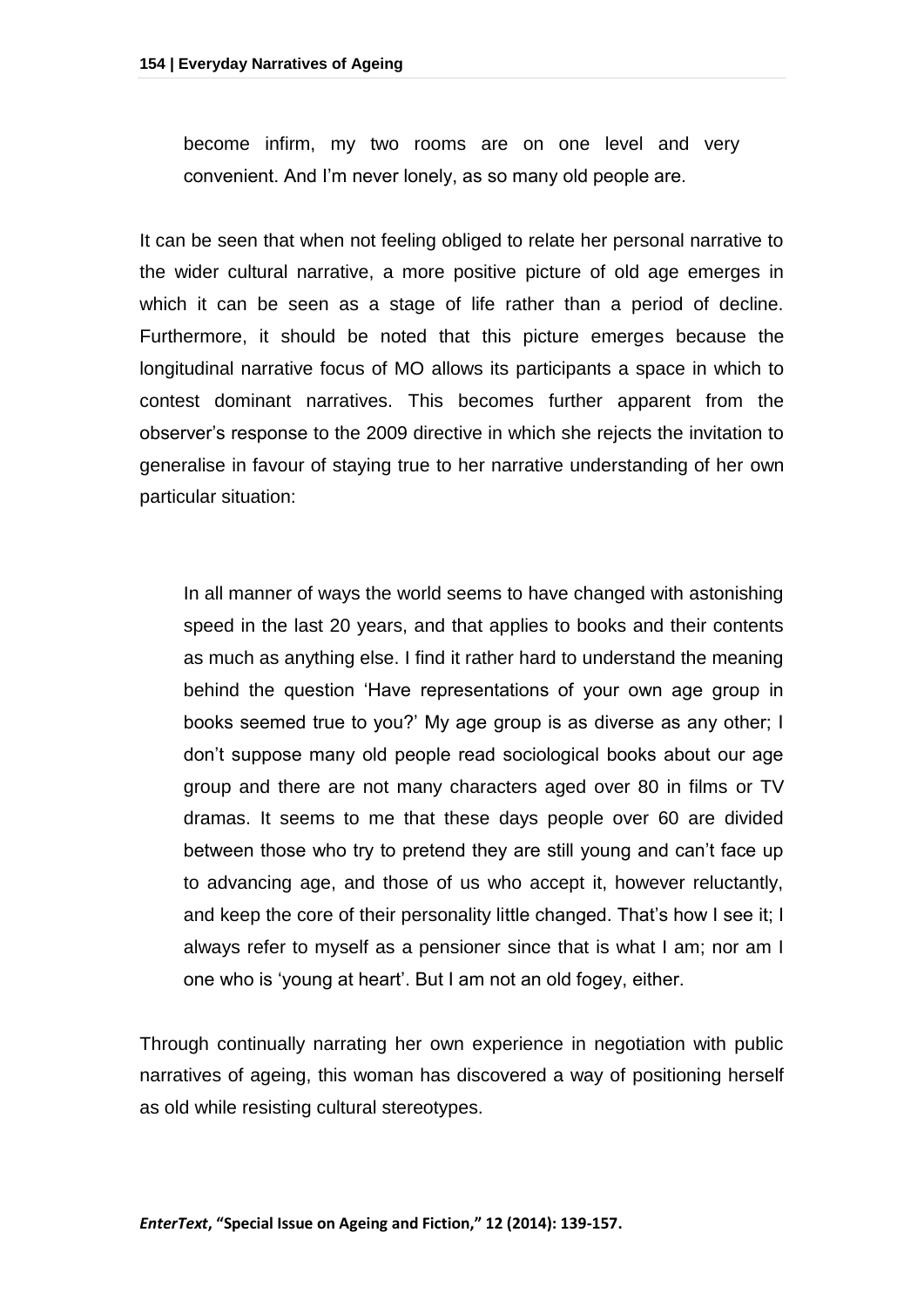Furthermore, the MO material allows us to see how a similar process functions in the following generation of observers approaching old age. For example, a female who was 63 at the time of the 2006 directive and who most definitely does not consider herself old in any respect, with a living mother of 102, indicates how the 'third age' subjectivity of the 1980s and 1990s is being supplanted by the recognition that people undergo a period of being unequivocally old which amounts to a comprehensive refutation of Lazlett's notion of a fourth age of 'decay, decrepitude and death'. One can see in her account, how the concern has shifted from defining her retired existence directly against the 'old old' of the fourth age, as some responders to *Deaf Sentence* did, to defining a more nuanced difference in terms of attitudes to the 'system', 'social services' etc.

I believe that the generation coming into the pensioner group now (the post-war generation) will be more prepared to speak up and demand what they want. Those now in the older age-ranges have often been too submissive and quiet  $\ldots$ <sup>14</sup>

This indicates the continued emergence of an understanding which sees a process of continuation, rather than any sharp differentiation, in the transition from the newly retired years of the 60s and 70s into the old age of the 80s and 90s. Difference between these generations is no longer seen as essential but as a product of historically-contextualised behaviour. Behaviour, of course, is implicitly bound up with the way that people are seen to behave, and so permits exhortation as the same woman demonstrates in her response to the 2009 directive:

Series such as *New Tricks* (retired policemen come back to solve old cases to show up the youngsters who failed to do so) and *A Touch of Frost* where the unbelievably old, always-successful detective is of the old school and unable to work a computer …. But is this really how pensioners want to be portrayed – as people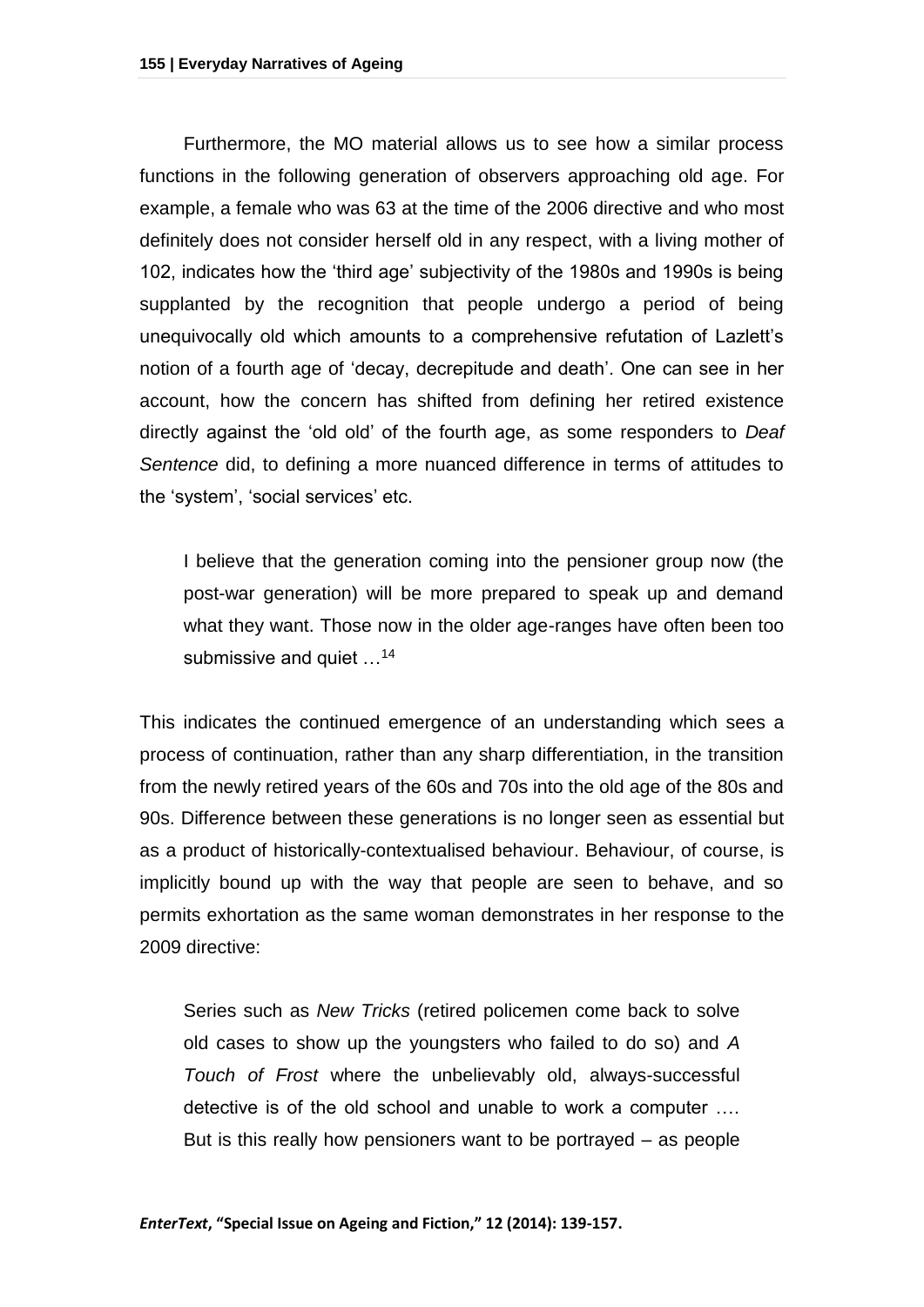unable to move with the times, and content to be seen as this? It bothers me if they do.

To conclude, many respondents in the reading groups and MO clearly understand that age prejudice is still a self-legitimizing social prejudice, especially one might add given that much of contemporary culture obsesses largely with youth and beauty. Many participants reflected explicitly on that socialized process or set of responses, when ageing subjects are considered less attractive, a process that serves to confirm long-established narratives concerning ageing, and was seen especially in the case of women (although that may have been due to the majority of respondents being female) as resulting in an undermining of one's social value. What the FCMAP research provisionally demonstrates is some key ways in which the cultural conventions underpinning thoughts and actions can be identified and challenged. First, because fiction, and literary fiction in particular as evidenced by Crace's self-conscious use of archetypes, foregrounds such conventions, it thereby invites active readers to question them. Older readers may well be critical in this process, not just because of their longevity, but as McAdams says, 'Some of us, in the last years of our lives, will suspend the making of myth and begin to take stock of what we have made'. <sup>15</sup> Since tropes of ageing are largely founded on narratives and symbols concerned with the self, group discussion of fiction offers a capacity to allow another imaginary space of otherness (an empathic demand being part of its structure as well as selfidentification) that initiates new ideas and responses, precisely because literature highlights and challenges reductive, one-dimensional narratives and images of ageing. Thus, such a combination of active readership and deliberative democracy is capable of collectively conveying a heterogeneous view that draws on individual experiences, physical and mental adjustments, and the processes of memory that continue to shape identity. The on-going analysis of the project diaries may well be expected to reveal more of these heterogeneous possibilities and the potential alternative forms of agency they offer older people. Second, the on-going narrative practice at the heart of MO offers its respondents a space to particularise their own experience against